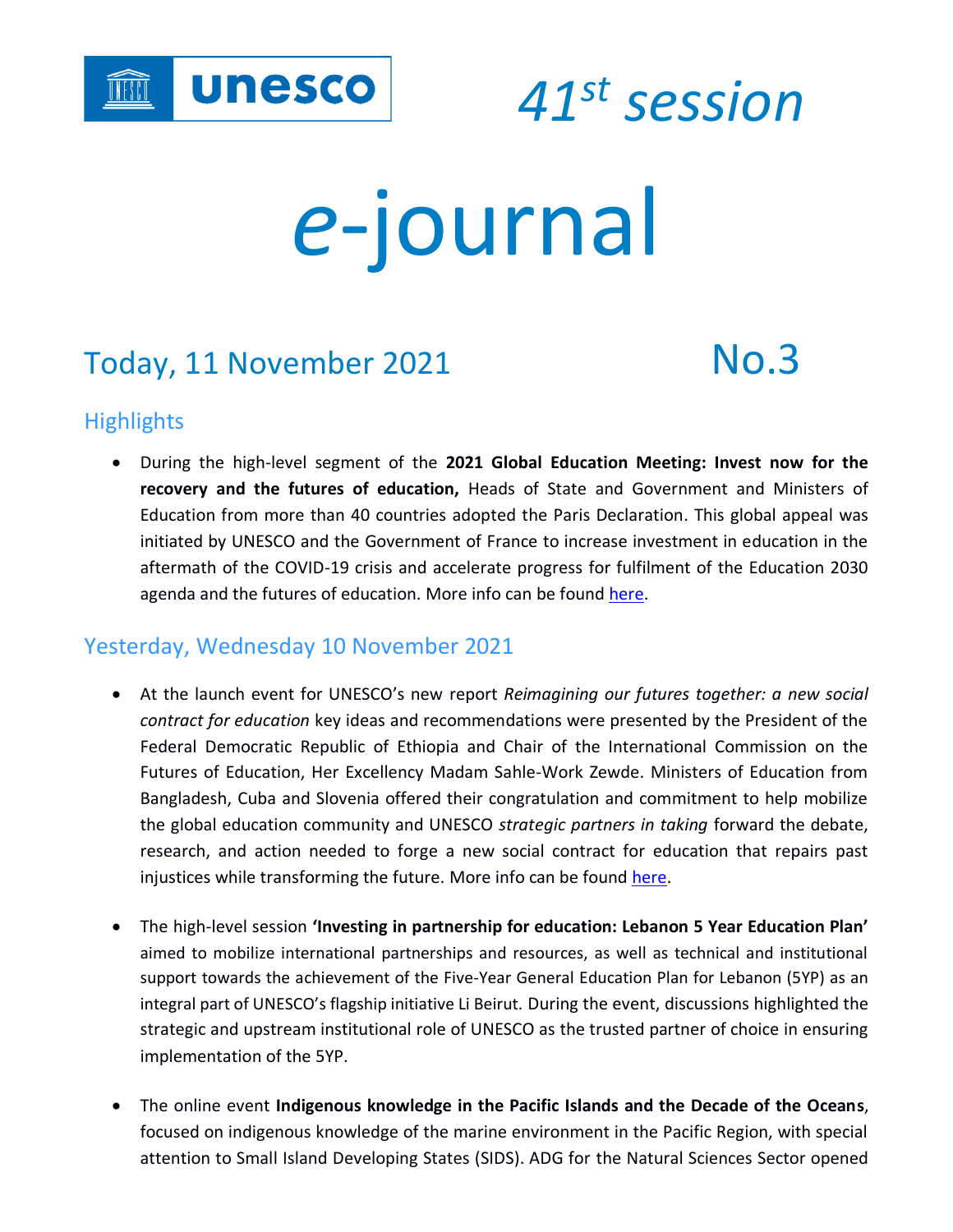the event emphasizing the critical connection between the UN Ocean Decade and the mobilization of indigenous knowledge, including the specialized knowledge of women. Among the active participants were H.E. Nathalie Rosette-Cazel of the Cook Islands who highlighted the significance of the ocean and the heritage of navigation and voyaging for the Pacific. H.E. Peter Thomson of Fiji shared a video highlighting the extraordinary heritage of Pacific voyaging and welcomed the cooperation of UNESCO'S Local and Indigenous Knowledge Systems Programme (LINKS) and Intergovernmental Oceanographic Commission (IOC) for the Ocean Decade. Also adding their voice to the discussions were Dr Marianne George, from Hawaii, USA who shared two reports on ancestral voyaging knowledge and Dr Dan Hikuroa from New Zealand National Commission who shared good practices from New Zealand's national plan and spoke about the need to use the widest possible knowledge of the ocean to confront current challenges. Ms Myjolynne Kim from the State of Chuuk, FSM displayed the importance of women's traditional knowledge, myths and technical expertise. Dr Katy Soapi of Fiji, an ocean scientist at the SPC affirmed the importance of mobilizing both science and indigenous knowledge in the regional programming for the Ocean Decade. The event was closed by ADG IOC, who thanked participants for their valuable contributions and guidance on multistakeholder and multiple evidence based approaches to the Decade.

• In a ceremony hosted by UNESCO, the one million dollar **2021 Global Teacher Prize** was awarded by the Varkey Foundation to Ms Keishia Thorpe from the United States who was selected from over 8,000 nominations and applications from 121 countries. Ms Thorpe grew up in a deprived background in Jamaica and teaches English to 12th-grade students at the International High School Langley Park, Bladensburg, Maryland, a school where 85% are Hispanic students and 95% identified as low-income. She has opened up college education for low-income, first-generation American, immigrant and refugee students. The ceremony was presented by French actress Isabelle Huppert, who welcomed the other nine finalists via Zoom before announcing the Prize winner, affirming that "hope always begins with education". Ms Stefania Giannini, UNESCO ADG for Education, interviewed the winner, recalling that "teachers are in the eye of the storm. They are preparing our children for a world defined by powerful and unpredictable forces - from Covid to climate change. We all know that supporting teachers - even as the world shifts under their feet - isn't just the right thing to do, it's the key to our future."

### Today, Thursday 11 November 2021

- The **CapED ministerial meeting** (by invitation only) will take place from 8:00 to 9:30, at the restaurant on the  $7<sup>th</sup>$  floor, bringing together Education Ministers and representatives from 26 CapED beneficiary countries and donors supporting UNESCO's CapED programme. This ministerial meeting will focus on lessons learned from the COVID-19 education response in areas supported by the Programme and serve as a platform for participants to share good practices and common challenges.
- Co-hosted by UNESCO and Sweden, **Healthy & educated: the double dividend of investing in health and well-being through education** will take place from 14:00 to 15:00 in Room X and online, highlighting education's positive and transformative effects for health and well-being. This event will explore the main health and well-being challenges children and young people face,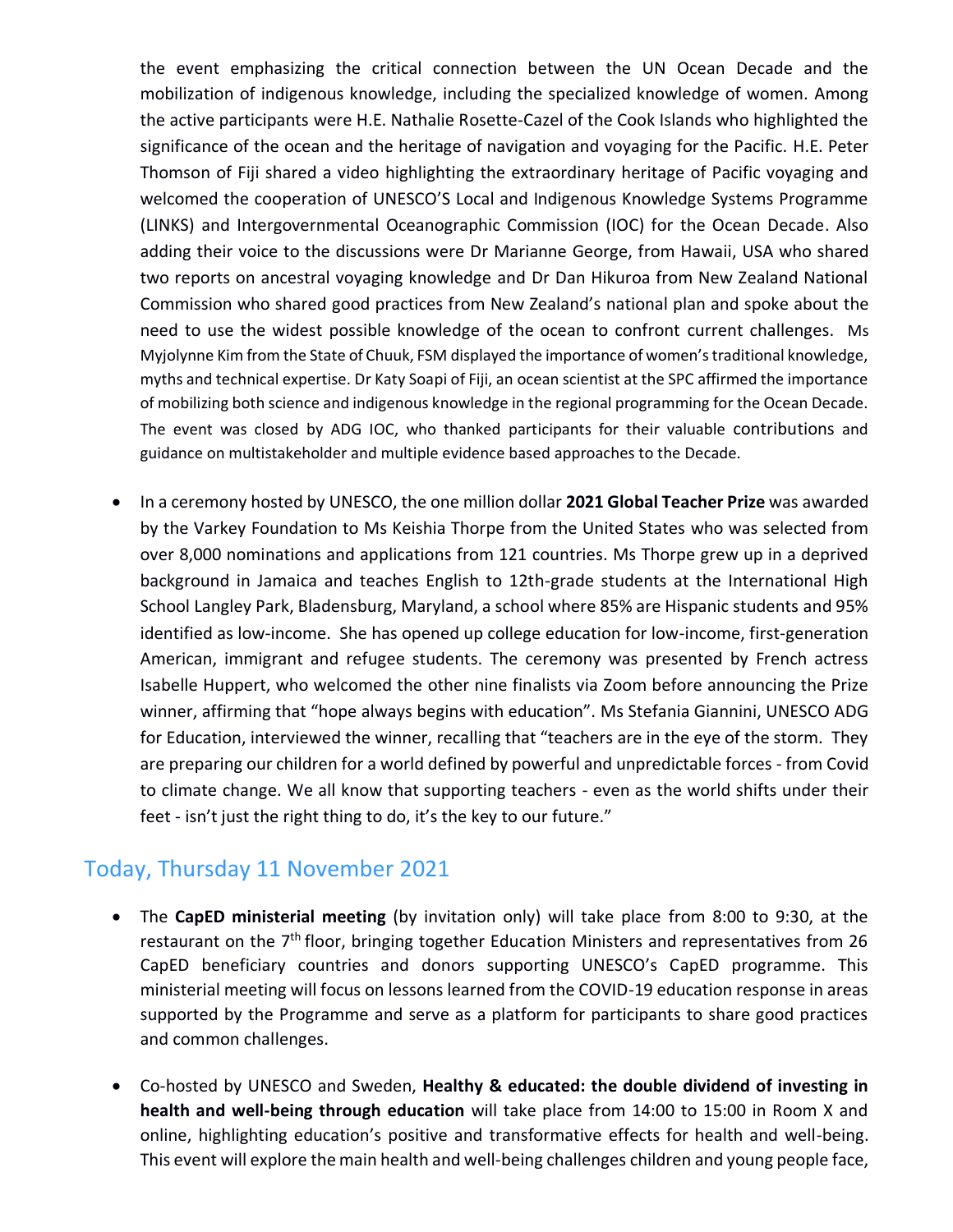the recommended approach to school health, and UNESCO's role in driving forward comprehensive sexuality education and safe school environments.

- The Bureau of Human Resources Management (HRM) will offer an opportunity for delegates participating in the General Conference to interact with HR officers to get a better understanding of the profile of candidates UNESCO is looking for, how to submit an application and prepare for a competencies-based interview. During this briefing, taking place from 14:00 to 15:00 in Hall Saxe (in front of the bank), HRM will offer a presentation on the different types of talent programmes (Loans and Secondments, Junior Professional Officer (JPO) Programme, sponsored trainees, etc..) that are implemented in partnership with Member States, academic, civil society and private sector entities. This information session will take place in English. Another information session in French will take place on Friday 19 November 2021.
- Two years after the adoption of the **Global Convention on the Recognition of Qualifications concerning Higher Education,** this event co-organized by the Governments of Norway, Tunisia and the United Kingdom in cooperation with UNESCO from 18:00 to 19:00 in Room X will renew momentum around this global treaty and support Member States' efforts to both ratify and implement it. The event will highlight the key benefits of joining the Global Convention, including facilitating the recognition of qualifications and the mobility and circulation of knowledge and research between countries.
- **The Award Ceremony of the UNESCO-Bangladesh Bangabandhu Sheikh Mujibur Rahman International Prize for the Creative Economy** will take place from 18:30 to 19:00 in Room I. This Prize recognises and rewards exceptional initiatives of an entity that supports business skills development for young people in the field of the creative economy. More information on the Prize can be found [here.](https://en.unesco.org/creativity/activities/unesco-bangladesh-bangabandhu-sheikh-mujibur) You may follow this event via [webcast.](http://webcast.unesco.org/events/2021-11-Intal-Prize-Creative-Economy/)
- The election of Members of the Council of IESALC will take place at 4:30 p.m. in Room X.

#### Tomorrow, Friday 12 November 2021

• The **High-Level Segment: UNESCO 75th Anniversary Celebration** will take place from 16:00 to 20:00 in Room I, with a simulcast in Room II and online. This event comes at a historic moment as UNESCO looks back upon seventy-five years of building peace in the minds of women and men around the world, and onwards to the future, as it adapts and responds to the existential global challenges of our age. Heads of State and Government will be front and centre with the Director-General during this unforgettable celebration, as they explore the role of UNESCO in advancing mutual understanding and international cooperation through education, science, culture and communication over the decades. World-renowned musicians and artists from every continent will take the stage to provide inspirational cultural interludes, culminating in a very special group photo.

*Note: Due to the firm security and health requirements, access to this event will require a specific badge.*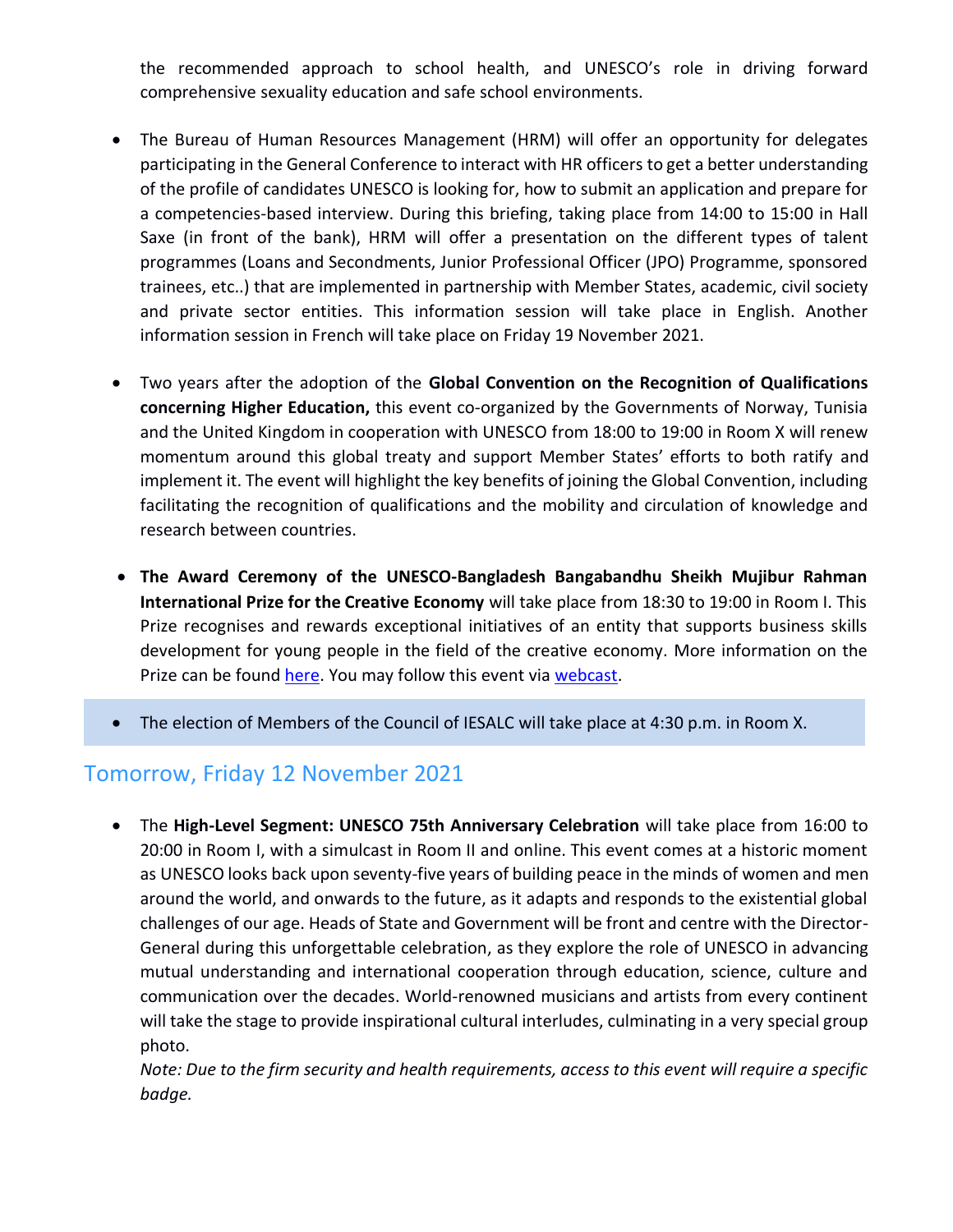- The high-level policy dialogue event '**SDG 4 benchmarks, visualizations and data gaps linking global, regional and national levels'** will take place from 08:30 to 09:30 in Room X and online. This event will look at key developments on monitoring progress towards SDG 4, the global education goal, from a quantitative and qualitative perspective. Co-hosted by the UNESCO Institute for Statistics (UIS) and the Global Education Monitoring (GEM) Report, the event will offer an opportunity to build momentum around the development of national benchmarks for measuring progress towards SDG 4.
- As the annual meeting of UNESCO's Global Education Coalition, the event '**Global Education Coalition: Acting for recovery, resilience and reimagining education'** will take place from 13:15 to 14:45 in Room X and online and will bring together partners to share their projects, successes, and lessons learned since the launch of the Coalition in March 2020. This event will also be an opportunity to discuss the future of the Coalition and its next steps in supporting learning recovery, digital transformation and continuing to work towards SDG 4.

\_\_\_\_\_\_\_\_\_\_\_\_\_\_\_\_\_\_\_\_\_\_\_\_\_\_\_\_\_\_\_\_\_\_\_\_\_\_\_\_\_\_\_\_\_\_\_\_\_\_\_\_\_\_\_\_\_\_\_\_\_\_\_

# Schedule of meetings

Today - Thursday, 11 November 2021

| Time       | Organ                                                                                                                               | Room |
|------------|-------------------------------------------------------------------------------------------------------------------------------------|------|
| 10:00 a.m. |                                                                                                                                     |      |
|            | <b>Plenary Meeting</b>                                                                                                              |      |
|            | <b>General Policy Debate</b>                                                                                                        |      |
|            | <b>ED Commissions</b>                                                                                                               | Ш    |
|            | <b>First Meeting</b>                                                                                                                |      |
|            | Item 5.3: Implementation of 40 C/Resolution 67 concerning<br>educational and cultural institutions in the occupied Arab territories |      |
|            | Item 5.20: SDG4 - Education 2030: Global/regional Coordination and<br>support                                                       |      |
|            | Item 5.15: Launch of UNESCO's Education for Sustainable<br>Development for 2030 framework                                           |      |
|            | <b>APX Commission</b>                                                                                                               | XI   |

Second Meeting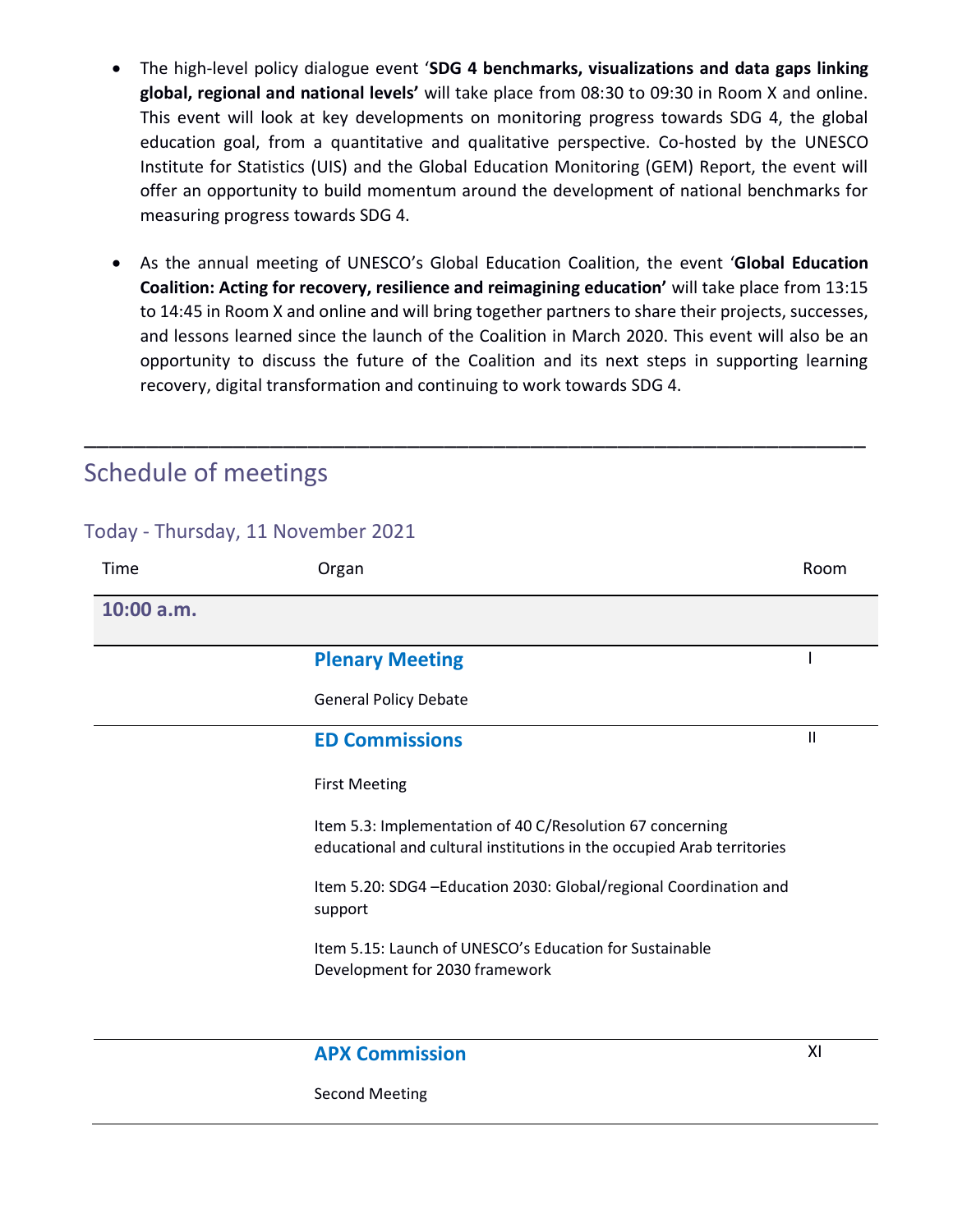Item 6.3 Revised format and timeline for reporting on Programme Execution

Item 5.1 Proposals by Member States concerning the celebration of anniversaries with which UNESCO could be associated in 2022-2023

Item 5.12 Revision of the Terms of Reference of the Oversight Advisory Committee (OAC)

Item 5.17 World Kiswahili Language Day

Item 12.1 Report by the Director-General, in cooperation with the Headquarters Committee, on managing the UNESCO complex

Item 5.23 International day of women in multilateralism

#### **NOM Committee**

IV

#### Third Meeting

Item 1.4 Election of the President and the Vice-Presidents of the General Conference and of the Chairpersons, Vice-Chairpersons and Rapporteurs of the commissions and committees

Item 14.1 Election of Members of the Executive Board

Item 14.2 to 14.15 Elections of members of Headquarters Committee, Legal Committee and other subsidiary organs of the General Conference

#### **3:00 p.m.**

#### **Plenary Meeting**

General Policy Debate continued

#### **ED Commission**

Second Meeting

Item 4.1 Consideration and adoption of the Draft Programme and Budget for 2022-2025 Part. II.A: Major Programme I – Education

Item 5.22 Draft Operational Strategy for Priority Africa (2022-2029)

#### **APX Commission**

Third meeting

I

II